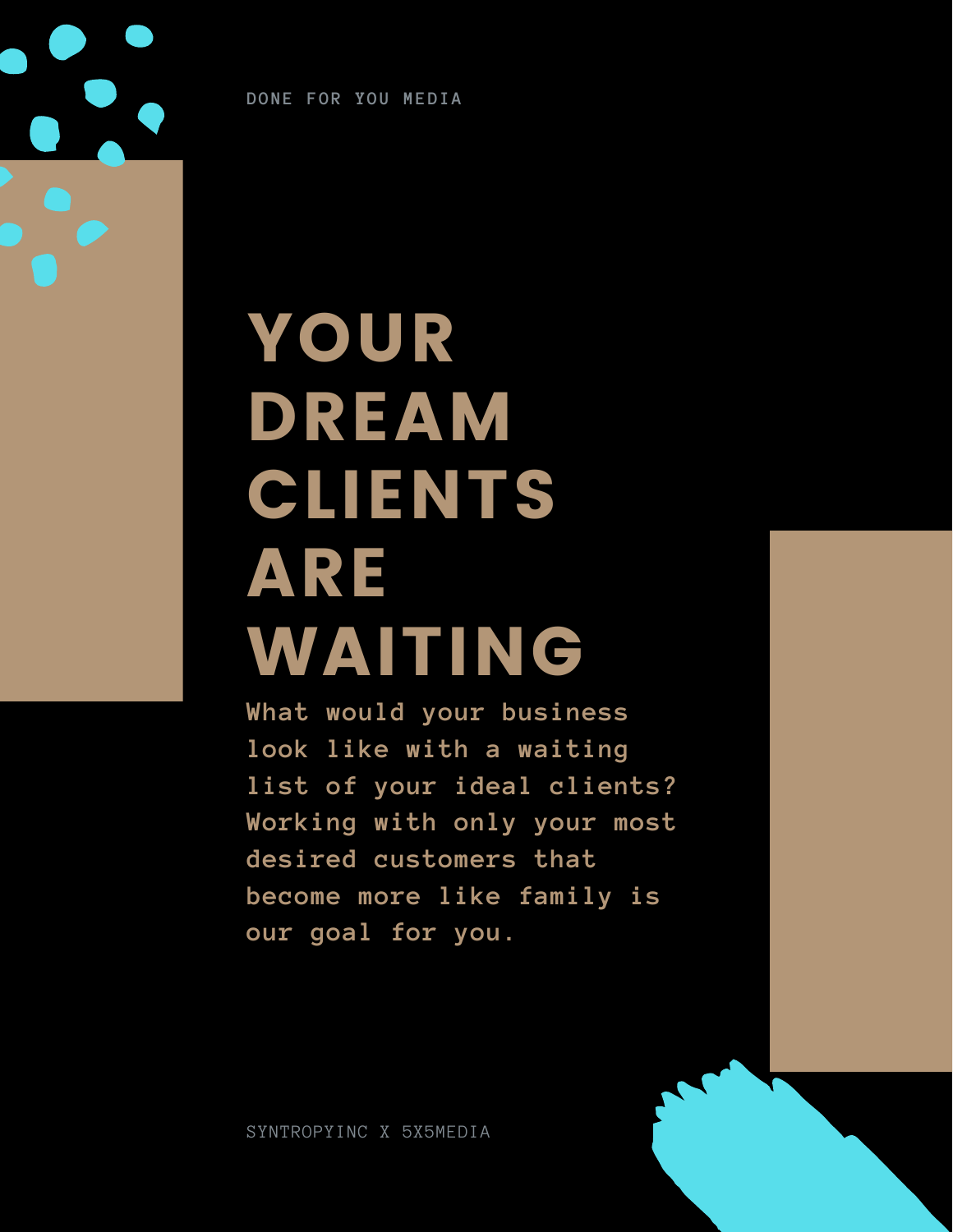## 3 Tier Media Packages

Below is a brief outline of what we have within our publishing company. We offer 3 Level's of Package Tier's so you can choose which one is a best fit in regards to your project. Depending on the size and growth plan for the company we will have a variation of which Tier Level fits best.

Awareness Education

3

Enrollment

Phase

Process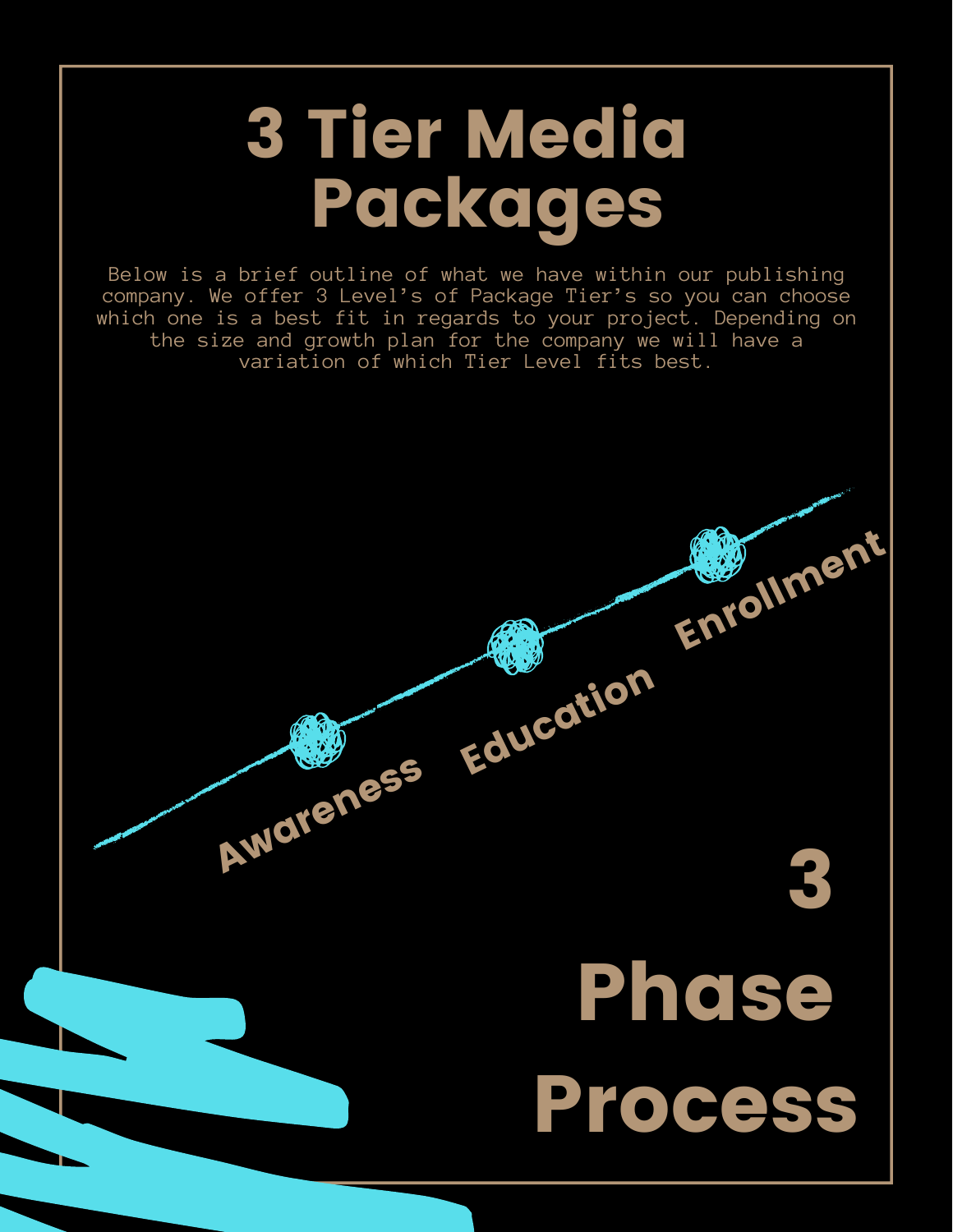# 3 Tier Media Packages

Below is a brief outline of what we have within our publishing company. We offer 3 Level's of Package Tier's so you can choose which one is a best fit in regards to your project. Depending on the size and growth plan for the company we will have a variation of which Tier Level fits best.

### **Tier 1**

Management / Rebranding / Growth Hacking

### **Tier 2**

Management / Rebranding / Growth Hacking Full Website Management / Paid Lead Generation

#### **Tier 3**

Management / Rebranding / Growth Hacking Full Website Development / Paid Lead Generation / SEO Business Development Consulting / Full CMO Services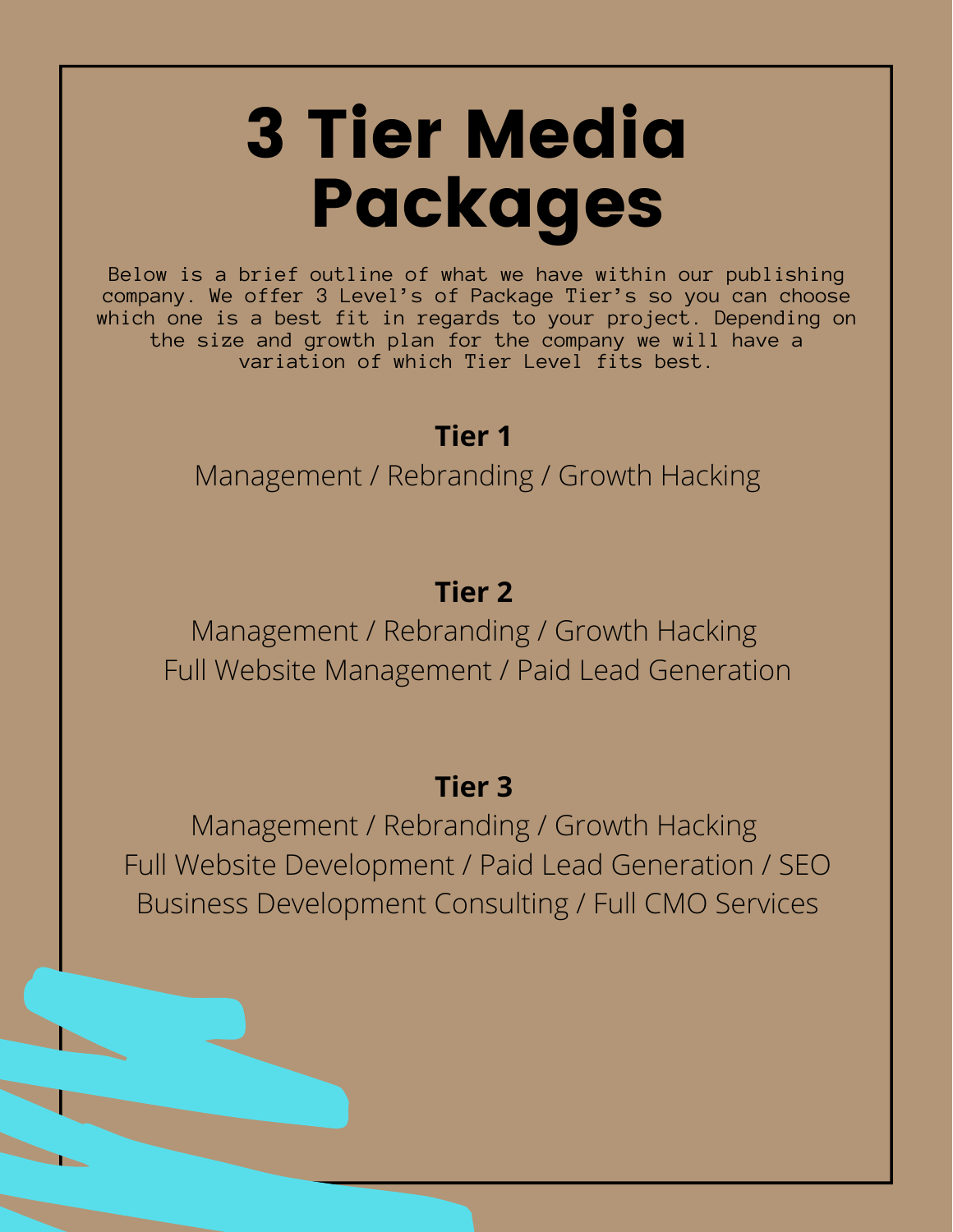### **Tier 1 Investment / \$2,500 / Month**

Consult, build and implement lead generation marketing funnel on affinity social media networks such as Facebook and Instagram with ongoing management, editing and optimizing for higher return on each investment of ad spend.

- Ongoing Branding Alignment + Consistent Lead Flow Traffic
- Social Media Branding Congruency across all platforms
- Consistent Lead Generation of Hyper Targeted Loyal Fan Base
- Create, Review & Approve of Lead Funnel prior to launch date
- Launch, Test, Optimize and Scale as leads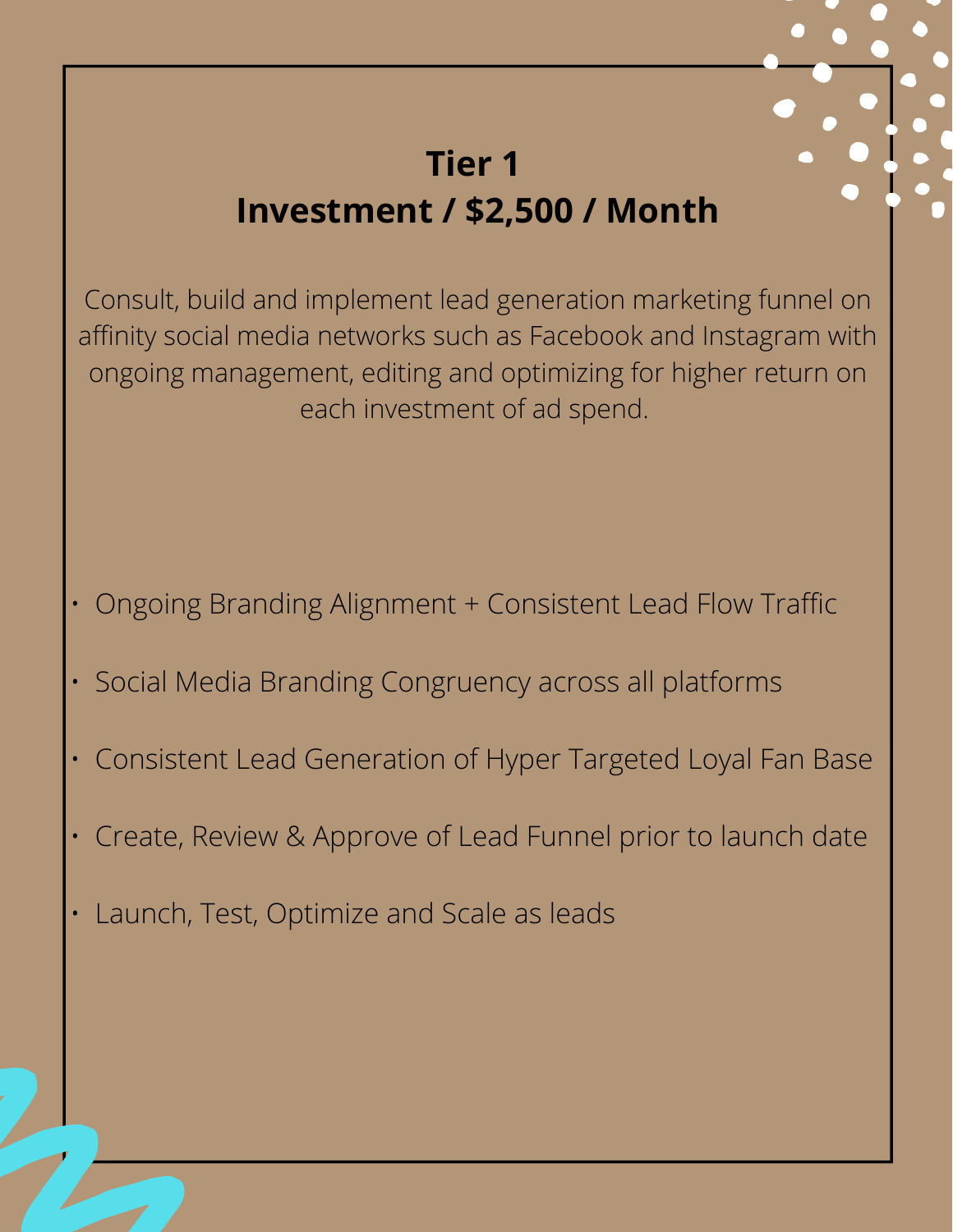### **Tier 2 Investment / \$5,000 / Month**

- Ongoing Branding Alignment + Consistent Lead Flow Traffic
- Social Media Branding Congruency across all platforms
- Consistent Lead Generation of Hyper Targeted Loyal Fan Base
- Create, Review and Approve of Lead Funnel prior to launch date
- Launch, Test, Optimize and Scale as leads

.

- Lead Filtering and Email Marketing Campaigns (4X/Month)
- Complete Website Development and/or Redesign by Month 2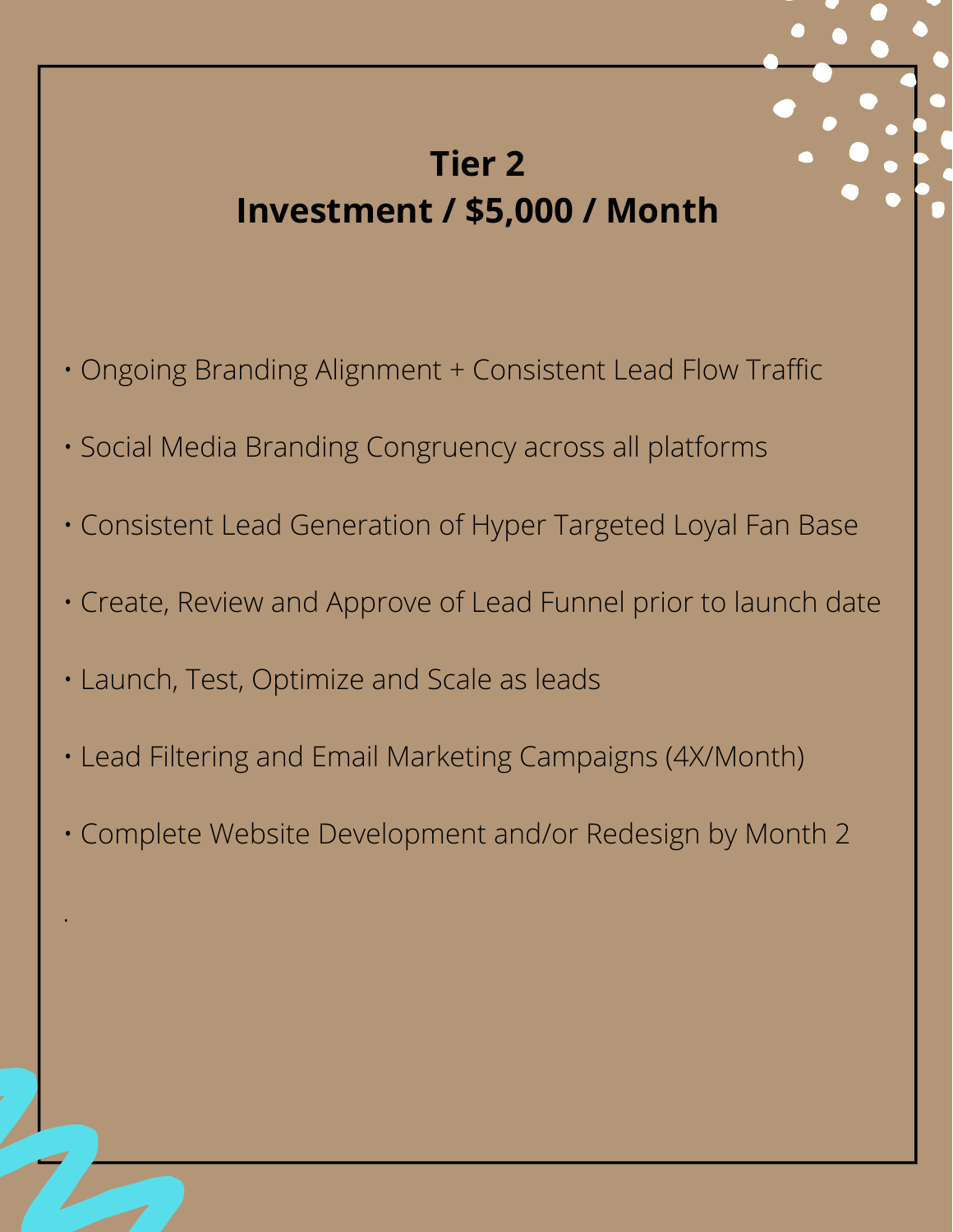### **Tier 3 Investment / \$7,500 / Month**

- Full Re-Branding Package and Chief Marketing Officer Roles
- Ongoing Branding Alignment + Consistent Lead Flow Traffic
- Consistent Lead Generation of Hyper Targeted Loyal Fan Base
- Multiple Lead Funnel's + Media Ad Buy's Across Major Platforms
- Lead Filtering and Email Marketing Campaigns (4X/Month)
- Complete Website Development and/or Redesign by Month 2.
- Complete Monthly Search Engine Optimization (SEO)
- Viral Content Promotion (Million+ Hits)

.

• Media Placement such as T.V Interviews, Podcast and Radio